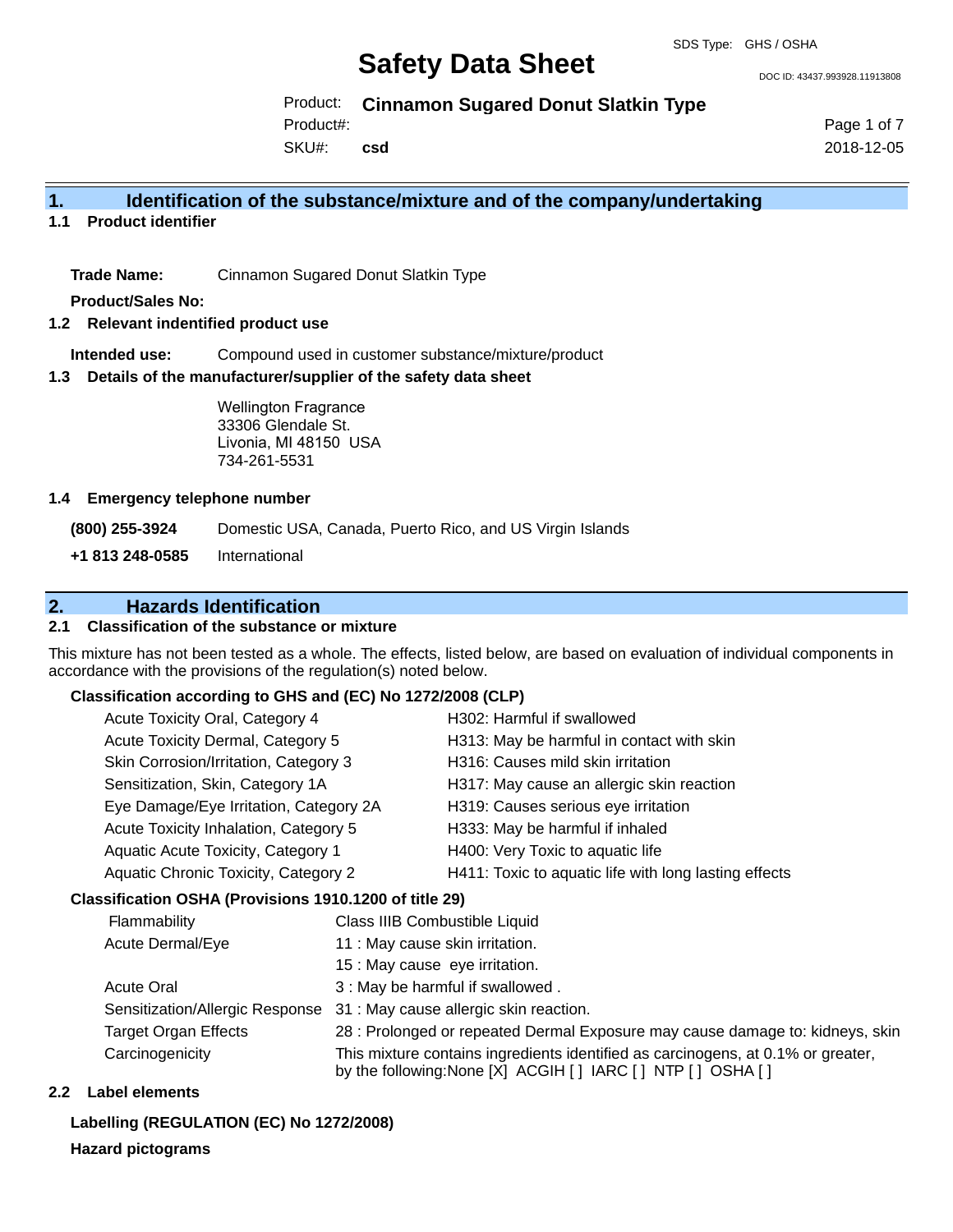DOC ID: 43437.993928.11913808

Product: **Cinnamon Sugared Donut Slatkin Type**

Product#:

SKU#: **csd** Page 2 of 7 2018-12-05



# **Signal Word: Warning**

| <b>Hazard statments</b> |                                                 |
|-------------------------|-------------------------------------------------|
| H302                    | Harmful if swallowed                            |
| H313                    | May be harmful in contact with skin             |
| H316                    | Causes mild skin irritation                     |
| H317                    | May cause an allergic skin reaction             |
| H319                    | Causes serious eye irritation                   |
| H333                    | May be harmful if inhaled                       |
| H400                    | Very Toxic to aquatic life                      |
| H411                    | Toxic to aquatic life with long lasting effects |

### **Precautionary Statements**

#### **Prevention:**

| P <sub>264</sub> | Wash hands thoroughly after handling                                  |
|------------------|-----------------------------------------------------------------------|
| P270             | Do not eat, drink or smoke when using this product                    |
| P272             | Contaminated work clothing should not be allowed out of the workplace |
| P273             | Avoid release to the environment                                      |

#### **Response:**

| $P301 + P312 + P330$ | IF SWALLOWED: Call a POISON CENTER or doctor/physician if you feel unwell Rinse<br>mouth                                         |
|----------------------|----------------------------------------------------------------------------------------------------------------------------------|
| $P302 + P352$        | IF ON SKIN: Wash with soap and water                                                                                             |
| $P304 + P312$        | IF INHALED: Call a POISON CENTER or doctor/physician if you feel unwell                                                          |
| $P305 + P351 + P338$ | IF IN EYES: Rinse cautiously with water for several minutes Remove contact lenses if<br>present and easy to do. continue rinsing |
| $P333 + P313$        | If skin irritation or a rash occurs: Get medical advice/attention                                                                |
| $P337 + P313$        | If eye irritation persists: Get medical advice/attention                                                                         |
| P363                 | Wash contaminated clothing before reuse                                                                                          |
| P391                 | <b>Collect Spillage</b>                                                                                                          |

### **2.3 Other Hazards**

## **no data available**

# **3. Composition/Information on Ingredients**

#### **3.1 Mixtures**

This product is a complex mixture of ingredients, which contains among others the following substance(s), presenting a health or environmental hazard within the meaning of the UN Globally Harmonized System of Classification and Labeling of Chemicals (GHS):

| CAS#<br>Ingredient | EC#       | Conc.<br>Range | <b>GHS Classification</b> | <b>OSHA Classification</b> |
|--------------------|-----------|----------------|---------------------------|----------------------------|
| 120-51-4           | 204-402-9 | $50 - 60%$     | H302: H313: H400: H411    | 28.3                       |
| Benzyl Benzoate    |           |                |                           |                            |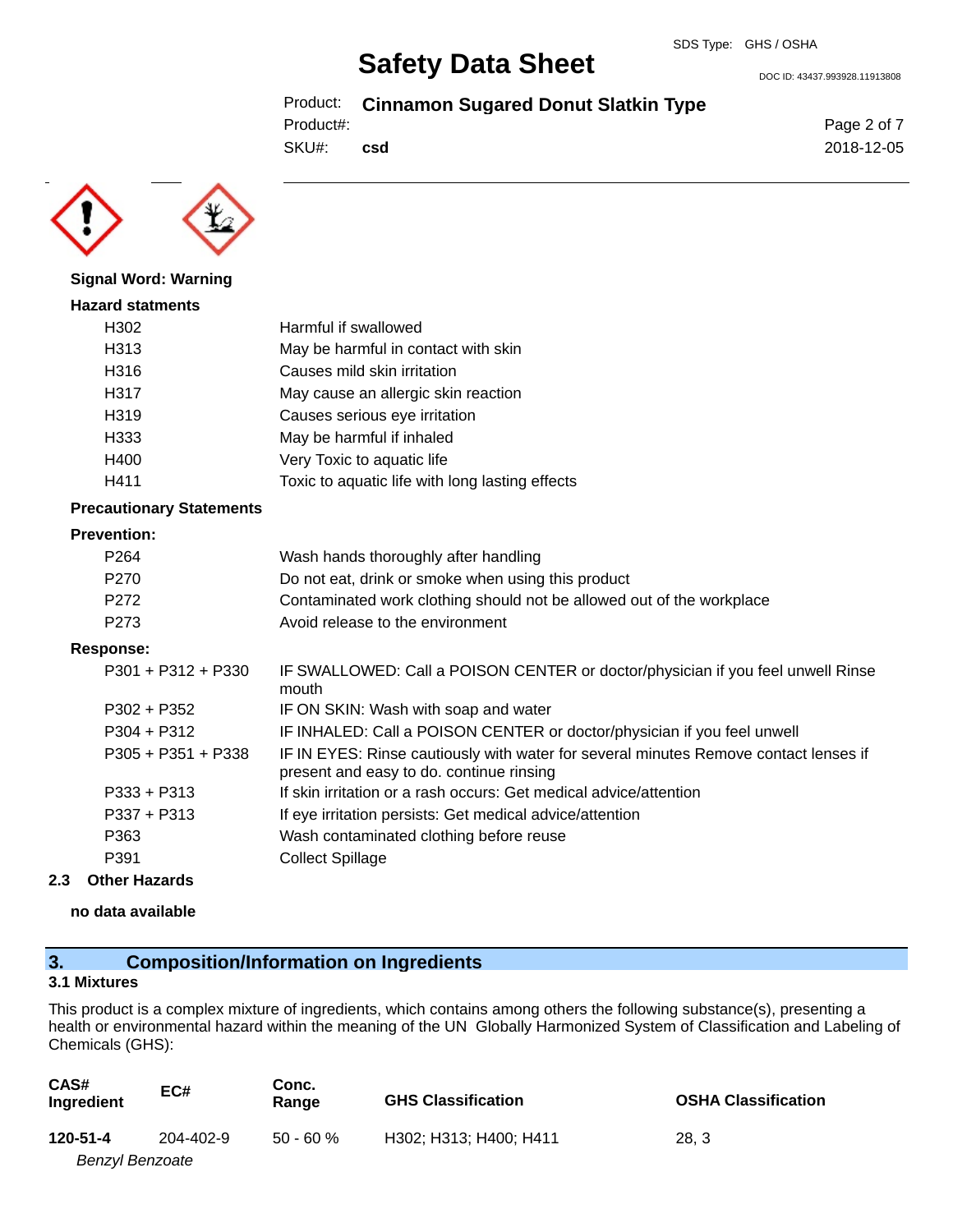DOC ID: 43437.993928.11913808

# Product: **Cinnamon Sugared Donut Slatkin Type**

SKU#: Product#: **csd** Page 3 of 7 2018-12-05

| CAS#<br>Ingredient                               | EC#                                                      | Conc.<br>Range | <b>GHS Classification</b>          | <b>OSHA Classification</b> |
|--------------------------------------------------|----------------------------------------------------------|----------------|------------------------------------|----------------------------|
| 107-41-5                                         | 203-489-0                                                | 20 - 30 %      | H319                               | 11, 15                     |
| Hexylene Glycol                                  |                                                          |                |                                    |                            |
| 1222-05-5                                        | 214-946-9                                                | $5 - 10%$      | H316; H400; H410                   | 11, 15                     |
|                                                  | Hexamethylindanopyran                                    |                |                                    |                            |
| $121 - 32 - 4$                                   | 204-464-7                                                | $2 - 5%$       | H303; H320; H402                   |                            |
| Ethyl vanillin                                   |                                                          |                |                                    |                            |
| $101 - 39 - 3$                                   | 202-938-8                                                | $1 - 2%$       | H303; H317; H401                   | 31                         |
|                                                  | alpha-Methylcinnamaldehyde                               |                |                                    |                            |
| 120-57-0                                         | 204-409-7                                                | $1 - 2%$       | H303; H317; H401                   | 31                         |
| Piperonal                                        |                                                          |                |                                    |                            |
| $97 - 53 - 0$                                    | 202-589-1                                                | $0.1 - 1.0 \%$ | H303; H316; H317; H319; H401       | 11, 15, 31                 |
| Eugenol                                          |                                                          |                |                                    |                            |
| 68647-72-3                                       | 232-433-8                                                | $0.1 - 1.0 %$  | H226; H304; H315; H317; H400; H410 | 12, 3, 31                  |
| Limonene                                         |                                                          |                |                                    |                            |
| 1843-05-6                                        | 217-421-2                                                | $0.1 - 1.0 %$  | H317                               |                            |
| Methanone, [2-hydroxy-4-(octyloxy)phenyl]phenyl- |                                                          |                |                                    |                            |
| $91 - 64 - 5$                                    | 202-086-7                                                | $0.1 - 1.0 \%$ | H302; H317; H402                   | 12, 15, 2, 26, 31, 9       |
| Coumarin                                         |                                                          |                |                                    |                            |
| $97 - 54 - 1$                                    | 202-590-7                                                | $0.01 - 0.1\%$ | H302; H312; H315; H317; H319; H401 | 12, 15, 3, 31, 9           |
| Iso Eugenol                                      |                                                          |                |                                    |                            |
|                                                  | See Section 16 for full text of GHS classification codes |                |                                    |                            |

Total Hydrocarbon Content (%  $w/w$ ) = 0.55

# **4. First Aid Measures**

# **4.1 Description of first aid measures**

| Inhalation:                                                                   | Remove from exposure site to fresh air and keep at rest.<br>Obtain medical advice.                            |
|-------------------------------------------------------------------------------|---------------------------------------------------------------------------------------------------------------|
| <b>Eye Exposure:</b>                                                          | Flush immediately with water for at least 15 minutes.<br>Contact physician if symptoms persist.               |
| <b>Skin Exposure:</b>                                                         | Remove contaminated clothes. Wash thoroughly with water (and soap).<br>Contact physician if symptoms persist. |
| Ingestion:<br>4.2 Most important symptoms and effects, both acute and delayed | Rinse mouth with water and obtain medical advice.                                                             |
| <b>Symptoms:</b>                                                              | no data available                                                                                             |
| <b>Risks:</b>                                                                 | Refer to Section 2.2 "Hazard Statements"                                                                      |
|                                                                               | 4.3 Indication of any immediate medical attention and special treatment needed                                |
| Treatment:                                                                    | Refer to Section 2.2 "Response"                                                                               |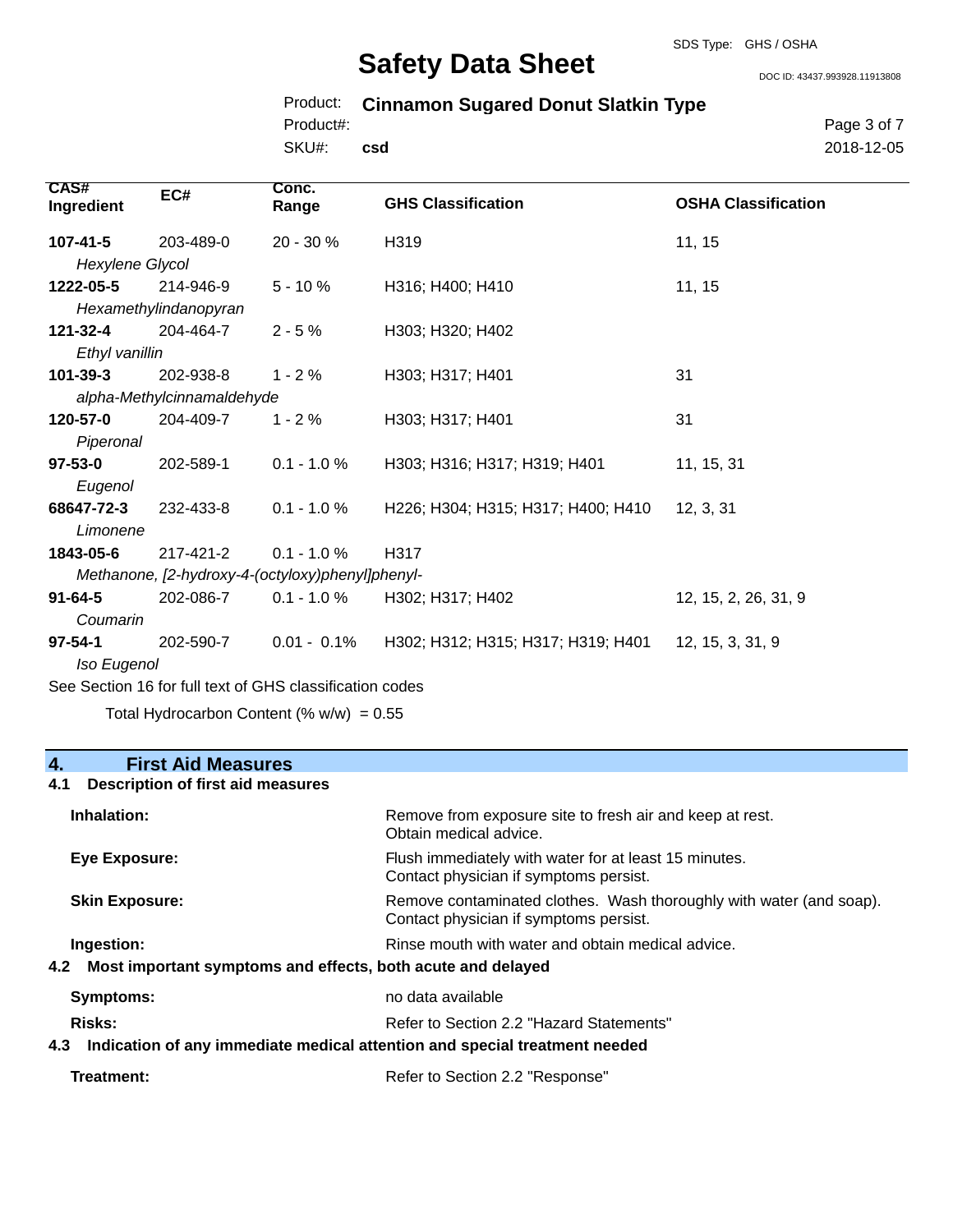DOC ID: 43437.993928.11913808

## Product: **Cinnamon Sugared Donut Slatkin Type**

Product#:

SKU#: **csd** Page 4 of 7 2018-12-05

| 5.<br><b>Fire-Fighting measures</b><br><b>Extinguishing media</b><br>5.1   |                                                   |
|----------------------------------------------------------------------------|---------------------------------------------------|
| Suitable:                                                                  | Carbon dioxide (CO2), Dry chemical, Foam          |
| Unsuitable<br>Special hazards arising from the substance or mixture<br>5.2 | Do not use a direct water jet on burning material |
| During fire fighting:<br><b>Advice for firefighters</b><br>5.3             | Water may be ineffective                          |
| <b>Further information:</b>                                                | Standard procedure for chemical fires             |

## **6. Accidental Release Measures**

#### **6.1 Personal precautions, protective equipment and emergency procedures**

Avoid inhalation and contact with skin and eyes. A self-contained breathing apparatus is recommended in case of a major spill.

#### **6.2 Environmental precautions**

Keep away from drains, soil, and surface and groundwater.

#### **6.3 Methods and materials for containment and cleaning up**

Clean up spillage promptly. Remove ignition sources. Provide adequate ventilation. Avoid excessive inhalation of vapors. Gross spillages should be contained by use of sand or inert powder and disposed of according to the local regulations.

#### **6.4 Reference to other sections**

Not Applicable

# **7. Handling and Storage**

### **7.1 Precautions for safe handling**

Apply according to good manufacturing and industrial hygiene practices with proper ventilation. Do not drink, eat or smoke while handling. Respect good personal hygiene.

#### **7.2 Conditions for safe storage, including any incompatibilities**

Store in a cool, dry and ventilated area away from heat sources and protected from light in tightly closed original container. Avoid plastic and uncoated metal container. Keep air contact to a minimum.

### **7.3 Specific end uses**

No information available

## **8. Exposure Controls/Personal Protection**

## **8.1 Control parameters**

| <b>Exposure Limits:</b> | Contains no substances with occupational exposure limit values |  |  |
|-------------------------|----------------------------------------------------------------|--|--|
|-------------------------|----------------------------------------------------------------|--|--|

**Engineering Controls:** Use local exhaust as needed.

## **8.2 Exposure controls - Personal protective equipment**

| <b>Eye protection:</b>                                                                                                                                                                                                         | Tightly sealed goggles, face shield, or safety glasses with brow guards and side shields, etc.<br>as may be appropriate for the exposure |
|--------------------------------------------------------------------------------------------------------------------------------------------------------------------------------------------------------------------------------|------------------------------------------------------------------------------------------------------------------------------------------|
| Des de la constancia de la constitución de la constitución de la constitución de la constitución de la constitución de la constitución de la constitución de la constitución de la constitución de la constitución de la const | المفاوض ومستحدث والمستحلف المائد والمتحا والمساري المستحدث المتفسط ومستحدث والمستحدث والمتحدث والمتحدث المالحينية                        |

- **Respiratory protection:** Avoid excessive inhalation of concentrated vapors. Apply local ventilation where appropriate.
- **Skin protection:** Avoid Skin contact. Use chemically resistant gloves as needed.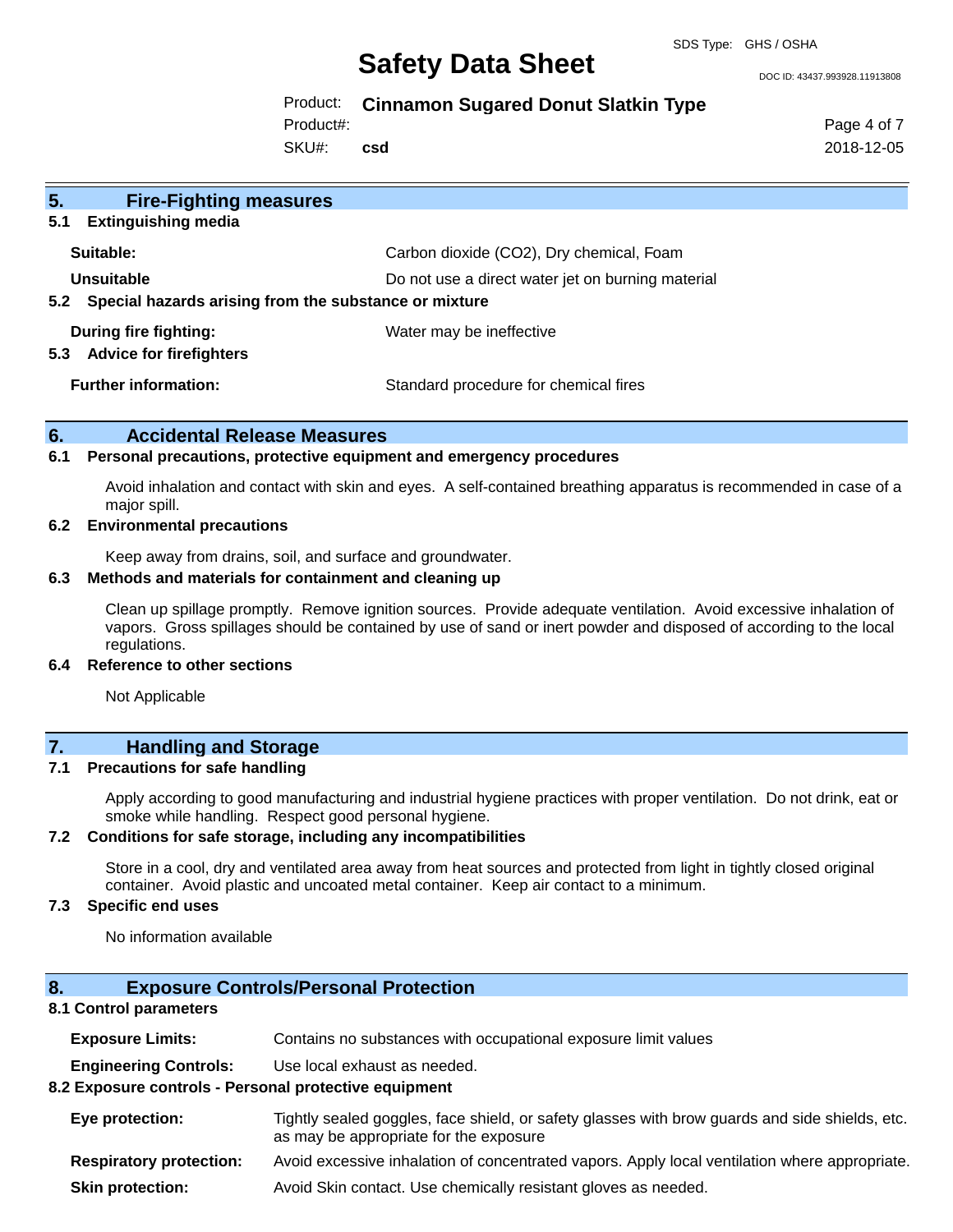DOC ID: 43437.993928.11913808

Product: **Cinnamon Sugared Donut Slatkin Type**

Product#:

SKU#: **csd**

# **9. Physical and Chemical Properties**

## **9.1 Information on basic physical and chemical properties**

| Appearance:                  | Liquid                            |
|------------------------------|-----------------------------------|
| Odor:                        | Conforms to Standard              |
| Color:                       | Yellow Tint to Pale Yellow (G0-3) |
| <b>Viscosity:</b>            | Liquid                            |
| <b>Freezing Point:</b>       | Not determined                    |
| <b>Boiling Point:</b>        | Not determined                    |
| <b>Melting Point:</b>        | Not determined                    |
| <b>Flashpoint (CCCFP):</b>   | >200 F (93.33 C)                  |
| <b>Auto flammability:</b>    | Not determined                    |
| <b>Explosive Properties:</b> | None Expected                     |
| <b>Oxidizing properties:</b> | None Expected                     |
| Vapor Pressure (mmHg@20 C):  | 0.0975                            |
| %VOC:                        | 0.696                             |
| Specific Gravity @ 25 C:     | 1.0525                            |
| Density @ 25 C:              | 1.0495                            |
| Refractive Index @ 20 C:     | 1.5240                            |
| Soluble in:                  | Oil                               |

# **10. Stability and Reactivity**

| <b>10.1 Reactivity</b>                  | None                                               |
|-----------------------------------------|----------------------------------------------------|
| <b>10.2 Chemical stability</b>          | Stable                                             |
| 10.3 Possibility of hazardous reactions | None known                                         |
| <b>10.4 Conditions to avoid</b>         | None known                                         |
| 10.5 Incompatible materials             | Strong oxidizing agents, strong acids, and alkalis |
| 10.6 Hazardous decomposition products   | None known                                         |

## **11. Toxicological Information**

## **11.1 Toxicological Effects**

Acute Toxicity Estimates (ATEs) based on the individual Ingredient Toxicity Data utilizing the "Additivity Formula"

| Acute toxicity - Oral - (Rat) mg/kg          | (LD50: 1,945.64) Harmful if swallowed                |
|----------------------------------------------|------------------------------------------------------|
| Acute toxicity - Dermal - (Rabbit) mg/kg     | (LD50: 4,726.51) May be harmful in contact with skin |
| Acute toxicity - Inhalation - (Rat) mg/L/4hr | (LC50: 54.71) May be harmful if inhaled              |
| <b>Skin corrosion / irritation</b>           | Causes mild skin irritation                          |
| Serious eye damage / irritation              | Causes serious eye irritation                        |

Page 5 of 7 2018-12-05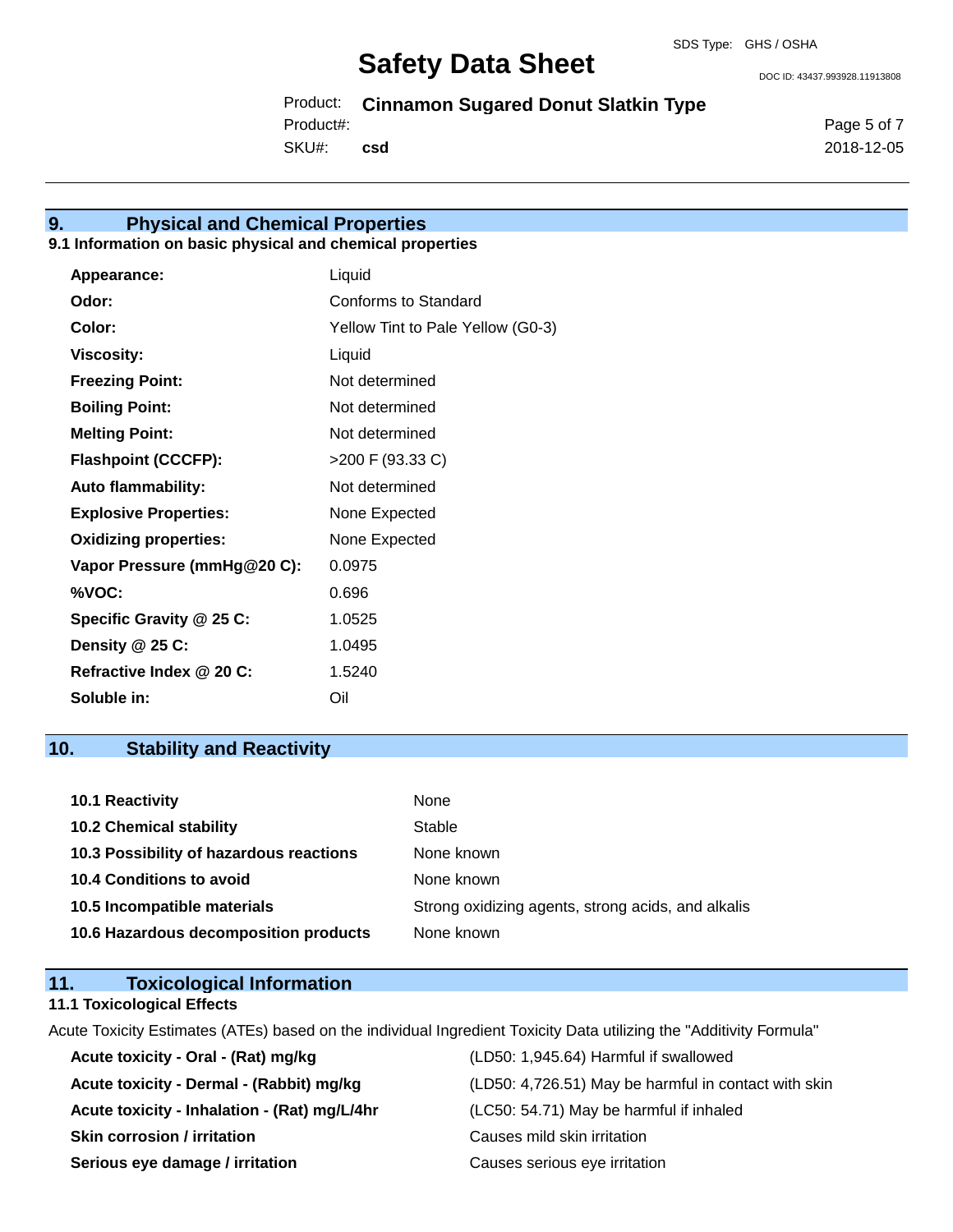#### SDS Type: GHS / OSHA

# **Safety Data Sheet**

DOC ID: 43437.993928.11913808

# Product: **Cinnamon Sugared Donut Slatkin Type**

SKU#: Product#: **csd** Page 6 of 7 2018-12-05

| <b>Respiratory sensitization</b>                   | Not classified - the classification criteria are not met |
|----------------------------------------------------|----------------------------------------------------------|
| <b>Skin sensitization</b>                          | May cause an allergic skin reaction                      |
| <b>Germ cell mutagenicity</b>                      | Not classified - the classification criteria are not met |
| Carcinogenicity                                    | Not classified - the classification criteria are not met |
| <b>Reproductive toxicity</b>                       | Not classified - the classification criteria are not met |
| Specific target organ toxicity - single exposure   | Not classified - the classification criteria are not met |
| Specific target organ toxicity - repeated exposure | Not classified - the classification criteria are not met |
| <b>Aspiration hazard</b>                           | Not classified - the classification criteria are not met |

**12.1 Toxicity**

| <b>Acute acquatic toxicity</b>     | Very Toxic to aquatic life                      |
|------------------------------------|-------------------------------------------------|
| <b>Chronic acquatic toxicity</b>   | Toxic to aquatic life with long lasting effects |
| <b>Toxicity Data on soil</b>       | no data available                               |
| <b>Toxicity on other organisms</b> | no data available                               |
|                                    |                                                 |
| 12.2 Persistence and degradability | no data available                               |
| 12.3 Bioaccumulative potential     | no data available                               |
| 12.4 Mobility in soil              | no data available                               |
| 12.5 Other adverse effects         | no data available                               |
|                                    |                                                 |

## **13. Disposal Conditions**

### **13.1 Waste treatment methods**

Do not allow product to reach sewage systems. Dispose of in accordance with all local and national regulations. Send to a licensed waste management company.The product should not be allowed to enter drains, water courses or the soil. Do not contaminate ponds, waterways or ditches with chemical or used container.

# **14. Transport Information**

| <b>Regulator</b>                                   |            | <b>Class</b> | <b>Pack Group</b>                   | <b>Sub Risk</b> | UN-nr.        |
|----------------------------------------------------|------------|--------------|-------------------------------------|-----------------|---------------|
| U.S. DOT (Non-Bulk)                                |            |              | Not Regulated - Not Dangerous Goods |                 |               |
| <b>Chemicals NOI</b>                               |            |              |                                     |                 |               |
| <b>ADR/RID (International Road/Rail)</b>           |            |              |                                     |                 |               |
| <b>Environmentally Hazardous</b><br>Liquid, n.o.s. | Substance. | 9            | Ш                                   |                 | <b>UN3082</b> |
| <b>IATA (Air Cargo)</b>                            |            |              |                                     |                 |               |
| <b>Environmentally Hazardous</b><br>Liquid, n.o.s. | Substance. | 9            | Ш                                   |                 | UN3082        |
| <b>IMDG (Sea)</b>                                  |            |              |                                     |                 |               |
| <b>Environmentally Hazardous</b><br>Liquid, n.o.s. | Substance. | 9            | Ш                                   |                 | UN3082        |